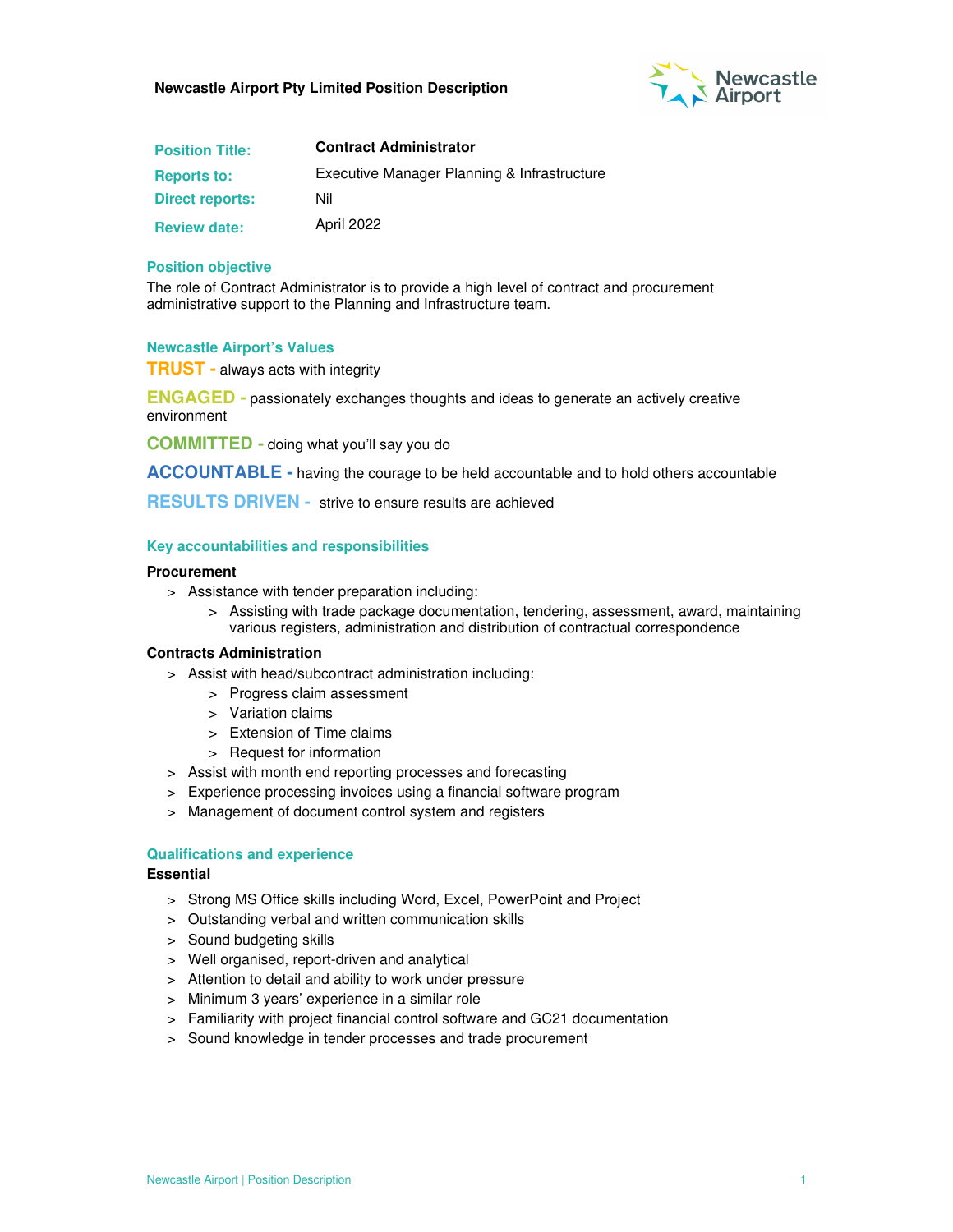

## **Desirable**

- > Experience and knowledge in Aconnex is advantageous but not essential
- > Previous experience with supporting projects and / or a project team

# **Work Health and Safety**

While at work NAPL workers must:

- > Take reasonable care for their own health and safety
- > Take reasonable care that their acts or omissions do not adversely affect the health and safety of other persons
- > Comply with reasonable instruction that is given to allow NAPL to comply with the WHS Act
- > Cooperate with NAPL policies and procedures relating to health or safety.

## **Value Behaviours**

Our culture is underpinned by core values and behaviours, which define how we do business. All employees are expected to demonstrate our values and behaviours at all times, as follows:

| <b>Value</b>                                                                                                                                                          | <b>Behaviours</b>                                                                                                                                                                                                                                                                                                                                                                                                                                                                                                                                                                                             |  |  |
|-----------------------------------------------------------------------------------------------------------------------------------------------------------------------|---------------------------------------------------------------------------------------------------------------------------------------------------------------------------------------------------------------------------------------------------------------------------------------------------------------------------------------------------------------------------------------------------------------------------------------------------------------------------------------------------------------------------------------------------------------------------------------------------------------|--|--|
| <b>Trust</b><br>Always acts with<br>integrity<br><b>Engaged</b><br>Passionately<br>exchanges thoughts<br>and ideas to generate<br>an actively creative<br>environment | Practices open and transparent communication.<br>Is a supportive team player.<br>✔<br>Consistently demonstrates honesty and ethical behaviour.<br>✔<br>Demonstrates a healthy respect for others, equality and inclusiveness.<br>Applies an open door policy and is willing to offer input and ask for help.<br>Supports other staff in need across the business.<br>Shares knowledge and collaborates with others.<br>Approaches work with a positive attitude.<br>Supports progressive and forward thinking.<br>Openly engages in healthy conflict by respectfully discussing different ideas and opinions. |  |  |
| <b>Committed</b><br>Doing what you say<br>you'll do                                                                                                                   | Helpful and assists other staff / teams in need wherever possible.<br>Consistently "walks the talk" by doing what they say they'll do.<br>Consistently demonstrates a "can do" attitude.<br>Reliable and consistent in their approach to work.<br>Open and adaptable to change to meet the growing needs of our business.<br>✓                                                                                                                                                                                                                                                                                |  |  |
| Accountable<br>Having the courage to<br>be held accountable<br>and to hold others<br>accountable                                                                      | Open to giving and receiving constructive feedback as an opportunity to learn.<br>Takes responsibility for their actions.<br>✔<br>Proactively seeks advice and input from others to stimulate learning and innovation.<br>✔<br>Is committed to being truthful with each other.<br>Applies consistent standards across the organisation.                                                                                                                                                                                                                                                                       |  |  |
| <b>Results Driven</b><br>Strive to ensure<br>results are achieved                                                                                                     | Adopts a strategic approach to achieve business goals.<br>✔<br>Adopts big picture thinking and commitment to achieving business goals.<br>Ensures goals are clearly understood which they are focussed on achieving.                                                                                                                                                                                                                                                                                                                                                                                          |  |  |